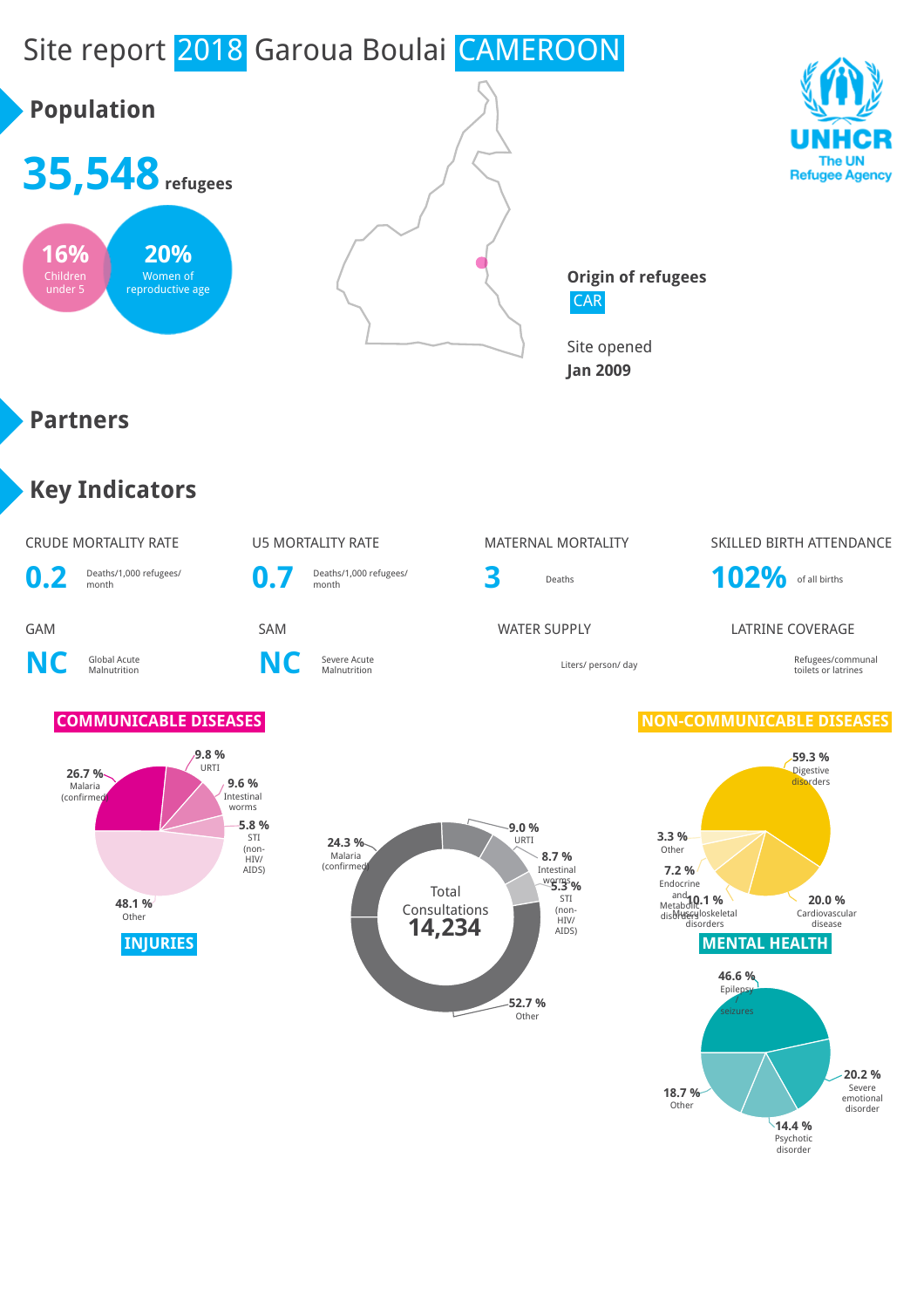### **Public Health**

| <b>HEALTH STAFFING</b>                                      | <b>INDICATOR</b> | <b>STANDARD</b> |                                | <b>MORBIDITY</b>                                 | <b>INDICATOR</b> | <b>STANDARD</b> |   |
|-------------------------------------------------------------|------------------|-----------------|--------------------------------|--------------------------------------------------|------------------|-----------------|---|
| Number of medical doctors                                   |                  | 1: 50,000       | $\bullet$                      | Incidence of malaria among children under        | 39               |                 |   |
| Number of qualified nurses                                  |                  | $1:$ < 10,000   | $\bullet$                      | Incidence of watery diarrhoea among              | $\mathbf 0$      |                 |   |
| Number of community health workers                          |                  | 1:1,000         | $\bullet$                      | children under 5                                 |                  |                 |   |
| <b>ACCESS AND UTILIZATION</b>                               | <b>INDICATOR</b> | <b>STANDARD</b> |                                | Incidence of pneumonia among children<br>under 5 | 4                |                 |   |
| Consultations per trained clinician per day                 | $\overline{7}$   | < 50            | ◎                              | Incidence of pneumonia among over 5              | $\overline{2}$   |                 |   |
| Health utilisation rate (new visits / refugee /             | 0.3              | $1 - 4$         | Tuberculosis success rate<br>ೞ |                                                  |                  | < 90%           |   |
| year)<br>Proportion of host population consultations        | 43%              |                 |                                | Were any MDR/X-TB cases diagnosed among<br>PoCs? |                  | <b>No</b>       |   |
| <b>MORTALITY</b>                                            | <b>INDICATOR</b> | <b>STANDARD</b> |                                | <b>VACCINATION</b>                               | <b>INDICATOR</b> | <b>STANDARD</b> |   |
| <b>Crude Mortality Rate</b><br>(CMR) (/1000/month)          | 0.2              | < 0.75          | Ø                              | Full vaccination coverage                        | 36%              | < 95%           | € |
| <b>Under-five Mortality Rate</b><br>(U5MR) (/1000/month)    | 0.7              | $< 1.5$         | Ø                              | Measles vaccination coverage                     | 28%              | < 95%           | Ø |
| <b>Infant Mortality Rate</b><br>(IMR) (/1000 livebirths)    | 33.5             | $30$            | Δ                              | Source of vaccination data                       |                  |                 |   |
| <b>Neonatal Mortality Rate</b><br>(NNMR) (/1000 livebirths) | 26               | < 20            | 0                              | IN-PATIENT DEPARTMENT (IPD)                      | <b>INDICATOR</b> | <b>STANDARD</b> |   |
| <b>OUTBREAK ALERT AND RESPONSE</b>                          | <b>INDICATOR</b> | <b>STANDARD</b> |                                | Average length of stay (days)                    | 7.0              |                 |   |
| Proportion of outbreaks investigated within 48<br>hours     |                  | 100%            |                                | Case fatality rate                               | 0.0              |                 |   |
| Number of outbreaks reported                                | $\bf{0}$         |                 |                                | Hospitalisation rate                             | 68.5             | $50 - 150$      |   |

### **Reproductive Health**

| <b>ANTENATAL CARE</b>                                                                     | <b>INDICATOR</b> | <b>STANDARD</b> |   | <b>FAMILY PLANNING</b>                                                      | <b>INDICATOR</b> | <b>STANDARD</b> |   |
|-------------------------------------------------------------------------------------------|------------------|-----------------|---|-----------------------------------------------------------------------------|------------------|-----------------|---|
| Antenatal care coverage                                                                   | 25%              | > 90%           | ☎ | Contraceptive prevalence rate                                               | 2%               | $\geq 30\%$     | ⊠ |
| Coverage of antenatal tetanus vaccination                                                 | 64%              | >95%            |   | Source of contraceptive prevalence data                                     |                  |                 |   |
| <b>DELIVERY CARE</b>                                                                      | <b>INDICATOR</b> | <b>STANDARD</b> |   | SEXUAL AND GENDER-BASED VIOLENCE (SGBV)                                     | <b>INDICATOR</b> | <b>STANDARD</b> |   |
| Proportion of births attended by skilled<br>personnel                                     | 102%             | $\geq 90\%$     | Ø | Total number of reported rapes                                              | O                |                 |   |
| Proportion of births conducted by caesarean<br>section                                    | 6%               | $5 - 15%$       |   | Proportion of eligible rape survivors provided<br>with PEP within 72 hours  |                  | 100%            |   |
| Proportion of newborn infants with low birth<br>weight (<2500 gs) (weighed within 72 hrs) | 7%               | < 15%           |   | Proportion of eligible rape survivors provided<br>with ECP within 120 hours |                  | 100%            |   |
| Proportion of teenage pregnancies                                                         | 10%              |                 |   | SEXUALLY TRANSMITTED INFECTIONS (STIS)                                      | <b>INDICATOR</b> | <b>STANDARD</b> |   |
| Still birth rate (/1000 total births / month)                                             | 4                |                 |   | Number of genital ulcer diseases                                            | 59               |                 |   |
| Number of maternal deaths                                                                 | 3                |                 |   | Number of Pelvic Inflammatory diseases                                      | 489              |                 |   |
| Proportion of maternal deaths investigated<br>within 48 hours                             | 0%               | 100%            | ظ |                                                                             |                  |                 |   |